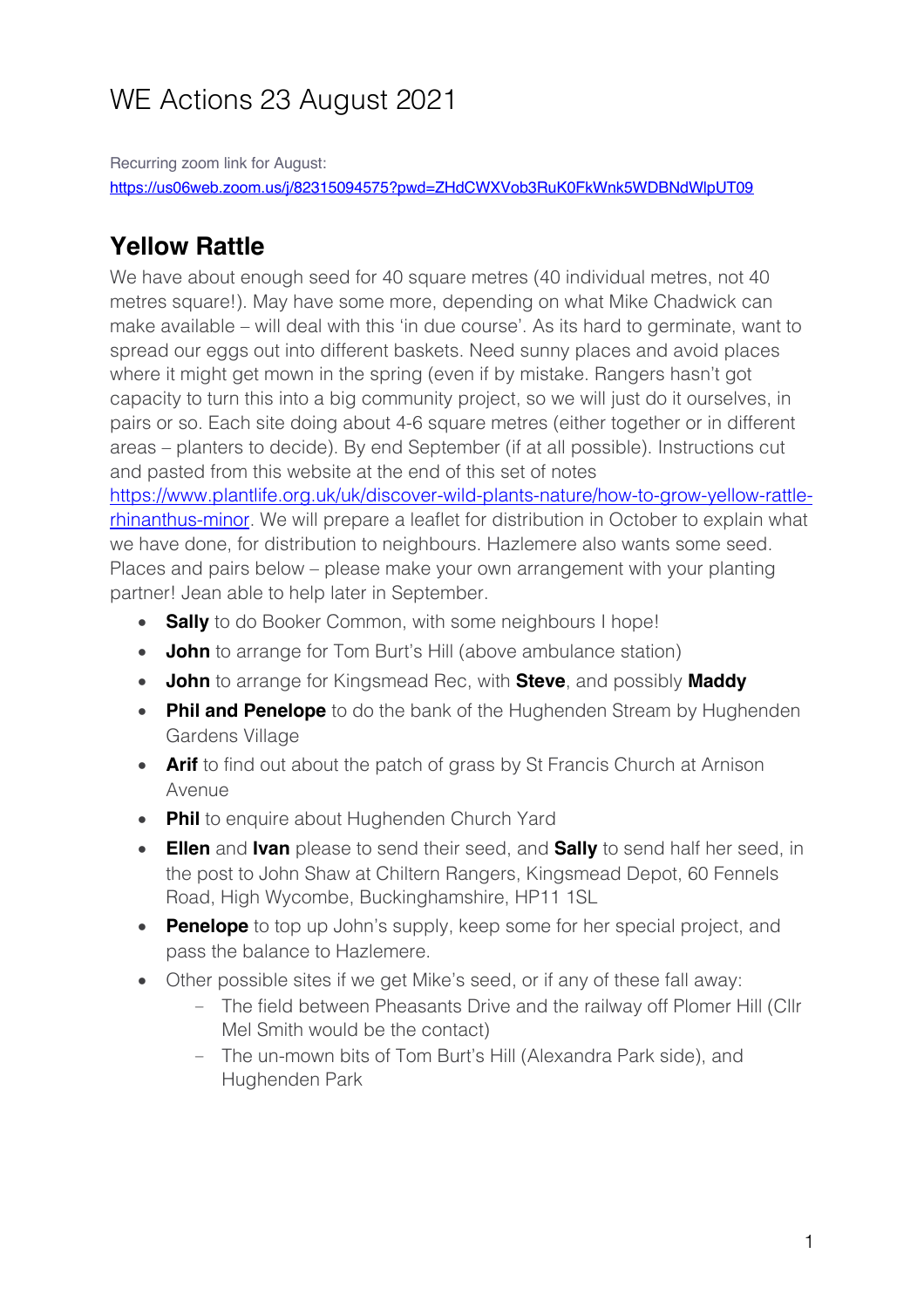## **Verges**

Sally on the case of preparing an agenda for the upcoming meeting on 7 September. And she's found that its Andy Sherwood who is cutting her orchid verge. So he's the next one on our list after the meeting with the highways team on  $7<sup>th</sup>$ .

## **Bee Squared**

Rough timeline for the project on a tab on the 'Action Log' spreadsheet – we'll need to start prep in October. Just to put on people's radar…

## **Bee School**

Probably not going to get off the ground this year, so we'll stop adding it to our agendas.

# **Repair Café**

Hugh confirmed the church is available – Thank you! And what's more, its pencilled in for every second Saturday (but other bookings may override). Hugh is also now able to be there on 11<sup>th</sup>. Maddy won't be, but Saf and Penelope will be. Arif and Fay accounted for elsewhere that morning! Ellen advised that the repair café was getting most attention on the Facebook page. Maddy has been in contact with all the previous and new volunteers. Planning a zoom meeting this week, to see who can sit at the registration table, volunteer in the kitchen as well as do the repairs. Agreed about 6 repairers tables max at the church, and one for registration. On funding liked Fay's suggestion that the first 3 events are 'pilots' so that funding is not retrospective, for the expenses already paid out…

- **Maddy** to agree who is doing what.
- **Arif** to put photos of last week on the WhatsApp group, for **Holly** to add to the Facebook page.
- **Penelope** to do a new notice for donations saying 'profits to go to the church, to allow any donations to be used for expenses

And a few actions from last week that may or may not be done:

- **Maddy** to drop the paperwork from Saturday off with **Jean** who has kindly offered to enter it into repair monitor
- **Saf** to stand in for Maddy for the 'front of house' roll, meet and greet and explain things – Maddy is away for 11 September
- **Hugh** to put Maddy and the refugee who is interested in volunteering in contact
- **Marten** to liaise with Nigel and then go shopping for the various 'stock' items of glue, tape, string etc that it would make sense to hold sensibly, and hold onto the receipt for subsequent refund when funding bid made/approved.
- **Marten** to put 11<sup>th</sup> Sept in his diary as our one confirmed repairer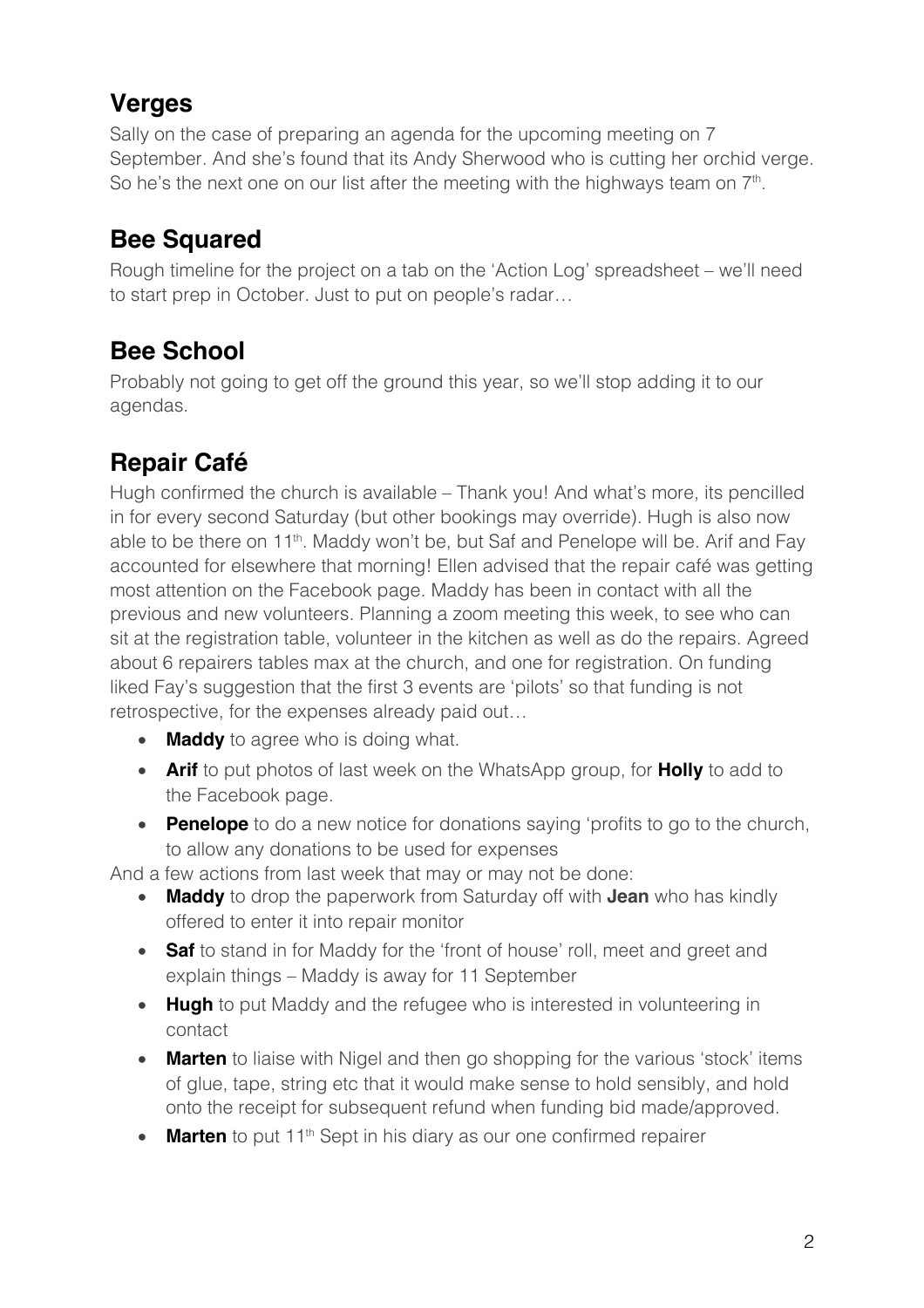# **Litter picking**

This doesn't need to be an organised group, just people to go out and litter pick on their own. But if we pick a date and encourage people to litter pick on a certain day, we may get more take up. 18<sup>th</sup> Sept would tie in with big green week. Need to make arrangements to book litter picking equipment from the council, and work out how individuals come and borrow it. https://www.wycombe.gov.uk/pages/Recycling-andwaste/Street-cleaning/Community-litter-pick.aspx.

• **For next week** agree arrangements to book litter picking equipment from the council, and work out how individuals come and borrow it

#### **Community Networks**

Neighbourhood watch can't help. Penelope to meet up with Joe Bradshaw towards end September. Penelope also emailed schools, along with the newsletter and info on solar streets.

### **Future projects**

Discussion about Resource Zone and a library of things – and possibly tieing up with the repair café too. Arif has some ideas and will keep the group updated! Electric car club – Jenny pointed out we already have one through the zip car at BNU! So the project is to expand not establish! Lots to keep us busy.

## **AOB**

Wycombe Sound has approached Holly trhough the facebook page. Agreed it would be good if they could help promote Solar Streets.

• **Holly** to put **Ellen** in touch with Wycombe Sound

See below for yellow rattle planting info